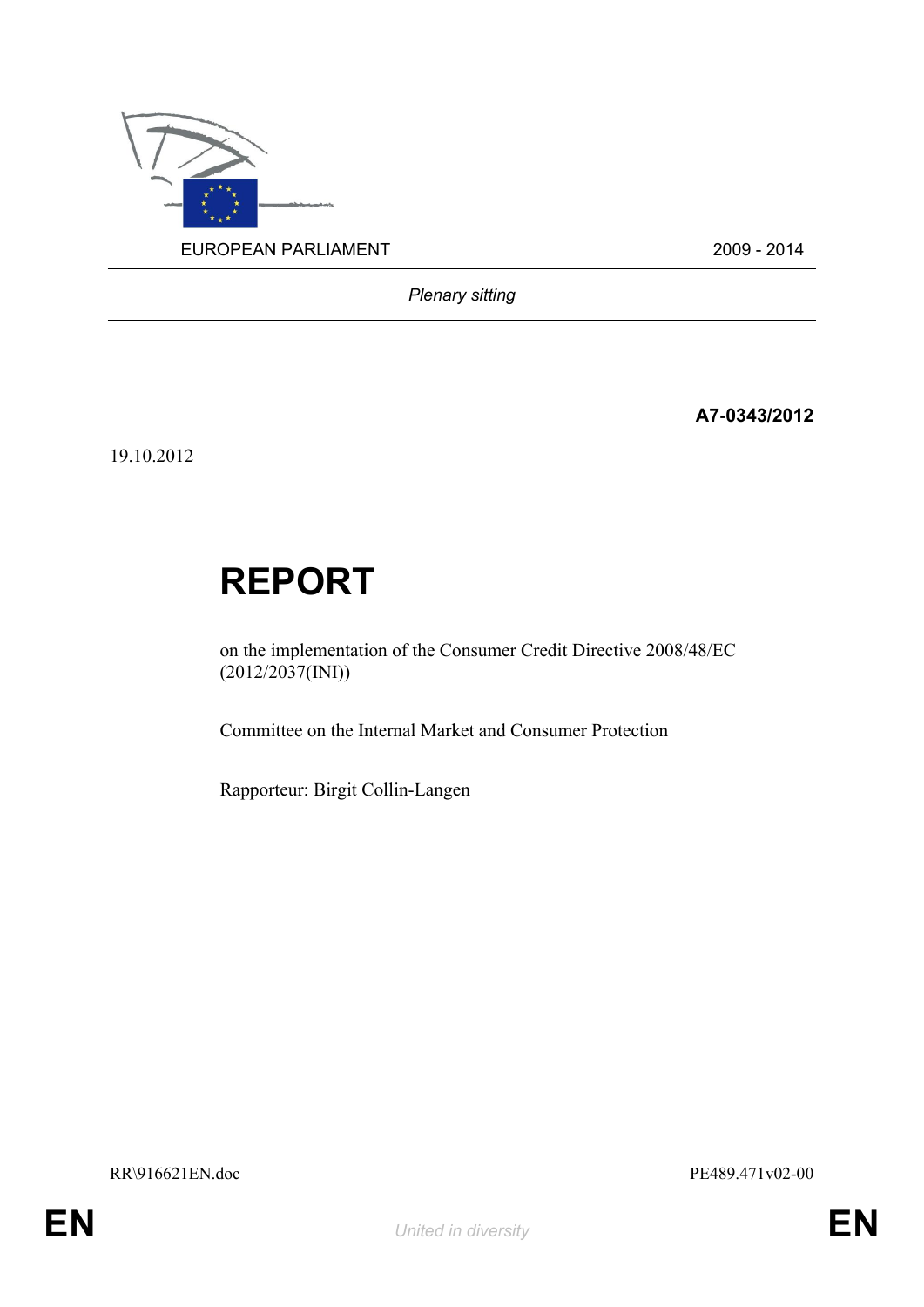PR\_INI

# **CONTENTS**

# **Page**

| OPINION OF THE COMMITTEE ON ECONOMIC AND MONETARY AFFAIRS10 |  |
|-------------------------------------------------------------|--|
|                                                             |  |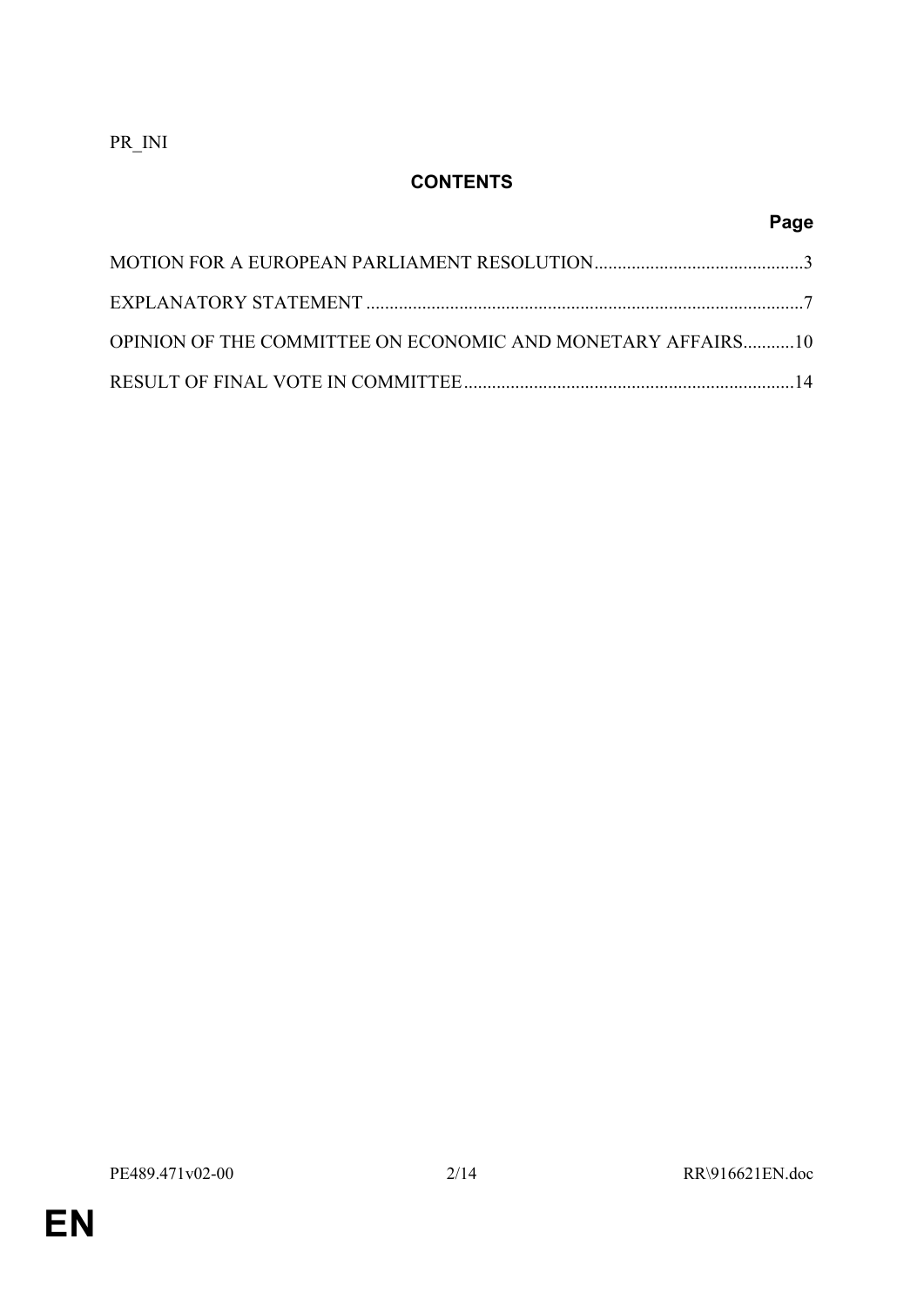# <span id="page-2-0"></span>**MOTION FOR A EUROPEAN PARLIAMENT RESOLUTION**

#### **on the implementation of the Consumer Credit Directive 2008/48/EC**

#### **(2012/2037(INI))**

#### *The European Parliament*,

- having regard to Rule 48 of its Rules of Procedure,
- having regard to the report of the Committee on the Internal Market and Consumer Protection and the opinion of the Committee on Economic and Monetary Affairs (A7- 0343/2012),
- A. whereas opening up national markets in the important economic sector of consumer credit, promoting competition, addressing different levels of consumer protection, removing potential competition distortions between market operators and improving the functioning of the internal market are political tasks incumbent on the EU and are in the interests of consumers and creditors;
- B. whereas the targeted definitive harmonisation brought about by the Consumer Credit Directive in five sub-areas, on the basis of arrangements which offer the Member States little in the way of leeway, in particular as regards possible different approaches to implementation, has created a common European legal framework to protect consumers;
- C. whereas, however, some legal and practical obstacles have still to be overcome;
- D. whereas, as shown by the European Parliament study on the implementation of the Consumer Credit Directive, certain key provisions of the Directive – such as Article 5 on pre-contractual information – have not achieved the intended harmonisation of Member States' consumer protection rules due to differences in interpretation and implementation by the Member States;
- E. whereas, given the short deadline and the number and scale of the legal changes to be made, not all the Member States transposed the Consumer Credit Directive in time or, in some cases, entirely correctly;
- F. Whereas statistics show that the take-up of cross-border consumer credit has not increased since the Directive entered into force, although this could be explained by various factors, such as language, but also by the massive problems affecting the financial sector and by the lack of sufficient consumer information about the opportunities of cross-border consumer credit and the rights of consumers when concluding such contracts;
- G. whereas adequate consumer protection practices in the credit sector play a significant role in ensuring financial stability; whereas exchange rate volatility poses significant risks to consumers, especially during financial crises;
- H. whereas excessive foreign currency lending to consumers has increased the risk and losses borne by households;
- I. whereas the European Systemic Risk Board adopted on 21 September 2011 an important recommendation on lending in foreign currencies (ESRB/2011/1);

RR\916621EN.doc 3/14 PE489.471v02-00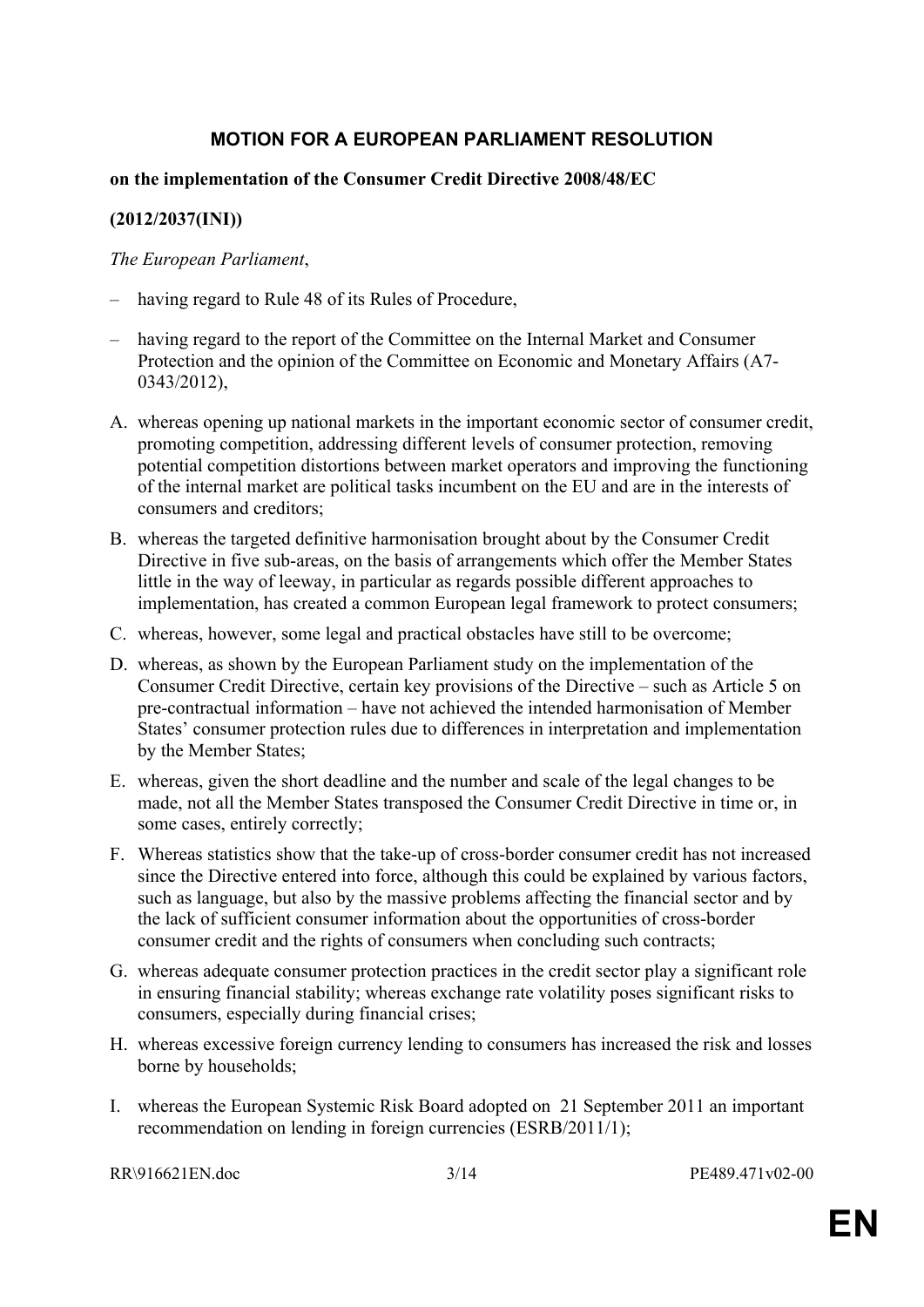- K. Whereas, under the terms of Article 27 of the Directive, the Commission is required to undertake a review of certain aspects of the Directive, and whereas, in that connection, it has already asked for a preparatory study to be carried out;
- L. whereas it is particularly keen to be kept informed about the stages in and outcome of the review and to have the possibility of delivering an opinion;
- 1. Welcomes the fact that, in preparation for its review, the Commission is already conducting a study of the impact of the Directive on the internal market and on consumer protection, in order to determine exactly what bearing it will have on the take-up of crossborder credit, and applauds the comprehensive work carried out by the Commission and by national legislators and credit institutions;
- 2. Points out that improving the cross-border consumer credit market would generate European added value by boosting the internal market; considers that this could be achieved, inter alia, by better informing consumers about the opportunity to obtain consumer credit in other Member States and about the rights of consumers when concluding such contracts;
- 3. Acknowledges that cross-border consumer credit accounts for less than 2 % of the total credit market and that roughly 20 % of the loans in question are taken out online;
- 4. Points out that one of the purposes of the Directive was to ensure the availability of information – thus facilitating the operation of the single market also in the field of credit – and that it is therefore necessary to evaluate whether the number of cross-border transactions is increasing;
- 5. Takes the view that the provisions on pre-contractual information, the explanations required pursuant to Article 5(6) and the creditworthiness assessment provided for in Article 8 serve an important role when it comes to improving consumer awareness of the risks involved in taking out a loan in a foreign currency;
- 6. Calls, nevertheless, for supervisory authorities to require financial institutions to provide consumers with personalised, complete and easily understandable explanations regarding the risks involved in foreign currency lending, and regarding the impact on instalments of a severe depreciation of the legal tender of the Member State in which a consumer is domiciled as well as of an increase in the foreign interest rate; considers that these explanations should be provided before any contract is signed.
- 7. Takes note of the concerns raised in some Member States about the way pre-contractual information is presented to consumers through the Standard European Consumer Credit Information (SECCI) form and which is of such technical nature that it affects consumers' capacity to understand it effectively; considers that the efficiency of the SECCI form should be an important aspect in the assessment of the impact of the Directive carried out by the Commission;
- 8. Welcomes the 'sweep' operation, carried out by the Commission in September 2011, which revealed that  $70\%$  of the financial institution websites checked failed to include relevant information in their advertising material, and certain items of key information in the credit offer itself, and contained misleading presentations of costs, and calls on the Commission and the Member States to take appropriate steps to remedy this problem; notes, in this context, that the rules on representative examples are sometimes not used as

PE489.471v02-00 4/14 RR\916621EN.doc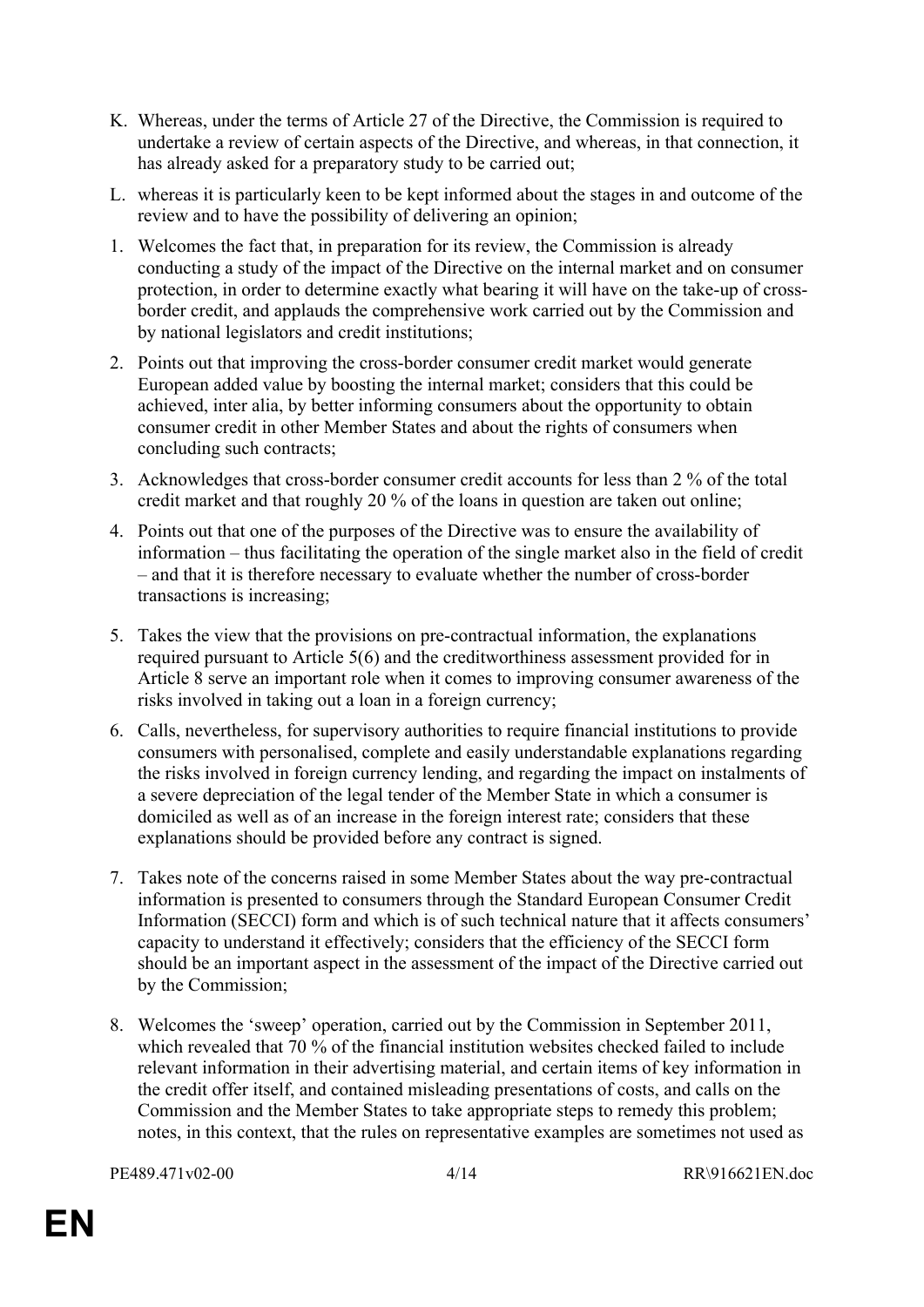prescribed and that there is need for improvement;

- 9. Calls for the advertising and marketing practices of financial institutions to be strictly monitored in order to avoid misleading or false information in the advertising or marketing of credit agreements;
- 10. Notes that some Member States have taken up the option of extending the scope of the Directive to cover other financial products, a move which does not seem to have given rise to inconsistencies in application;
- 11. Emphasises that legal provisions should reflect standard practice and the needs of the average consumer and the average businessman, and should not represent a response to a small number of abuses of the rules in such a way as to render the information provided to the consumer less understandable, transparent and comparable;
- 12. Notes that more comprehensive provisions do not always make for more effective consumer protection and that, in the case of inexperienced consumers in particular, too much information can serve to confuse rather than help; acknowledges, in that regard, the expertise, assistance and financial education provided by consumer associations and their potential role in credit restructuring on behalf of households in distress;
- 13. Calls for consumers to have a right to be informed about the cost of additional services, and about their right to buy auxiliary services such as insurance from alternative suppliers; considers that financial institutions should be required to distinguish such services and related charges from those pertaining to the basic loan, and to make clear which services are essential to the extension of a loan and which are entirely at the discretion of the borrower;
- 14. Considers that more detailed consideration should be given to the problems which could arise in connection with the exercise of the right of withdrawal in cases where linked agreements have been concluded; stresses the importance of making consumers aware that, should they exercise of the right of withdrawal from a contract where the supplier or service provider directly receives the sum corresponding to payment from the credit provider through an ancillary contract, no fees, commissions or costs shall be borne by the consumers in relation to the financial service provided;
- 15. Calls on the Commission to assess the extent of non-compliance with information duties in contracts where intermediaries are not bound by pre-contractual information requirements in order to establish how best to protect consumers in such situations;
- 16. Takes the view that particular attention should be paid to the complicated rules on early repayment;
- 17. States that, prior to interest rate changes, notification to consumers should afford them enough time to survey the market and to change credit provider before the changes take effect;
- 18. Notes the need to clarify the interpretation of the term 'representative example';
- 19. Emphasises that a uniform method of calculating the annual percentage rate of charge should be laid down, that ambiguous provisions should be clarified and that consistency

 $RR\916621EN$  doc  $5/14$  PE489.471v02-00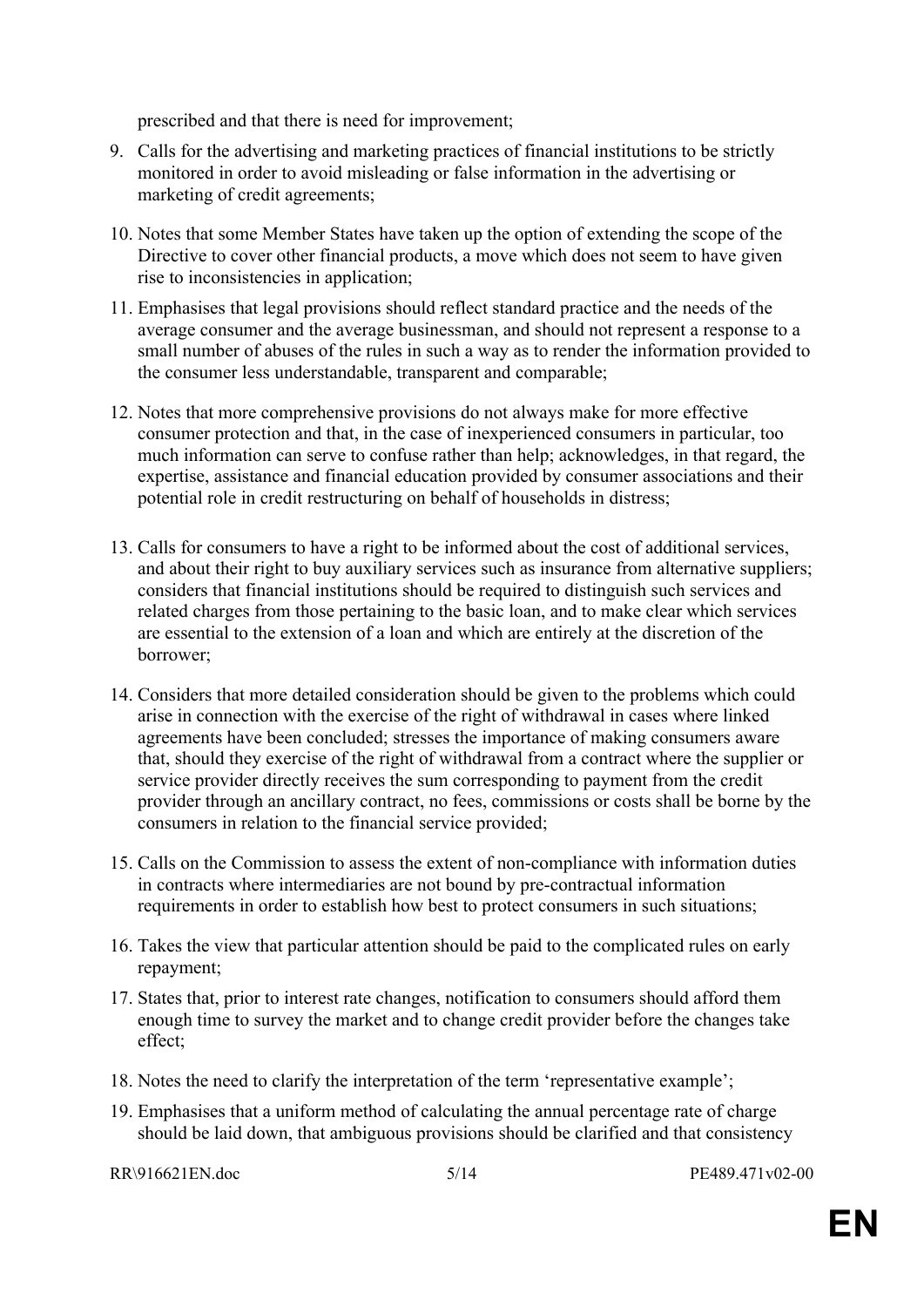should be established with all other legal instruments;

- 20. Calls on the Member States to ensure that national supervisors are granted all the necessary powers and resources to discharge their duties; calls on the national supervisory authorities to monitor compliance with, and enforce, the provisions of the Directive in an effective way;
- 21. Stresses that, when setting transposition deadlines in future, greater account should be taken of such changes in national law that the transposition process entails;
- 22. Calls on the Member States to extend the existing level of consumer protection to credit, including short-term credit, provided over the internet, through short message services or other distance communication media, which are becoming an increasingly common feature of the consumer credit market, involving amounts below the lower threshold of EUR 200, presently outside the scope of the Directive;
- 23. Emphasises that at present there is no need to revise the Directive, but that instead priority should be given to ensuring that it is correctly transposed and enforced;
- 24. Takes the view that, in the furtherance of a full and correct transposition, the practical impact of the Directive should be assessed before the Commission proposes any required amendments; calls on the Commission to present to Parliament and the Council an assessment report on the implementation of the Directive and a full assessment of its impact regarding consumer protection, taking into account the consequences of the financial crisis and the new EU legal framework for financial services;
- 25. Instructs its President to forward this resolution to the Council and the Commission.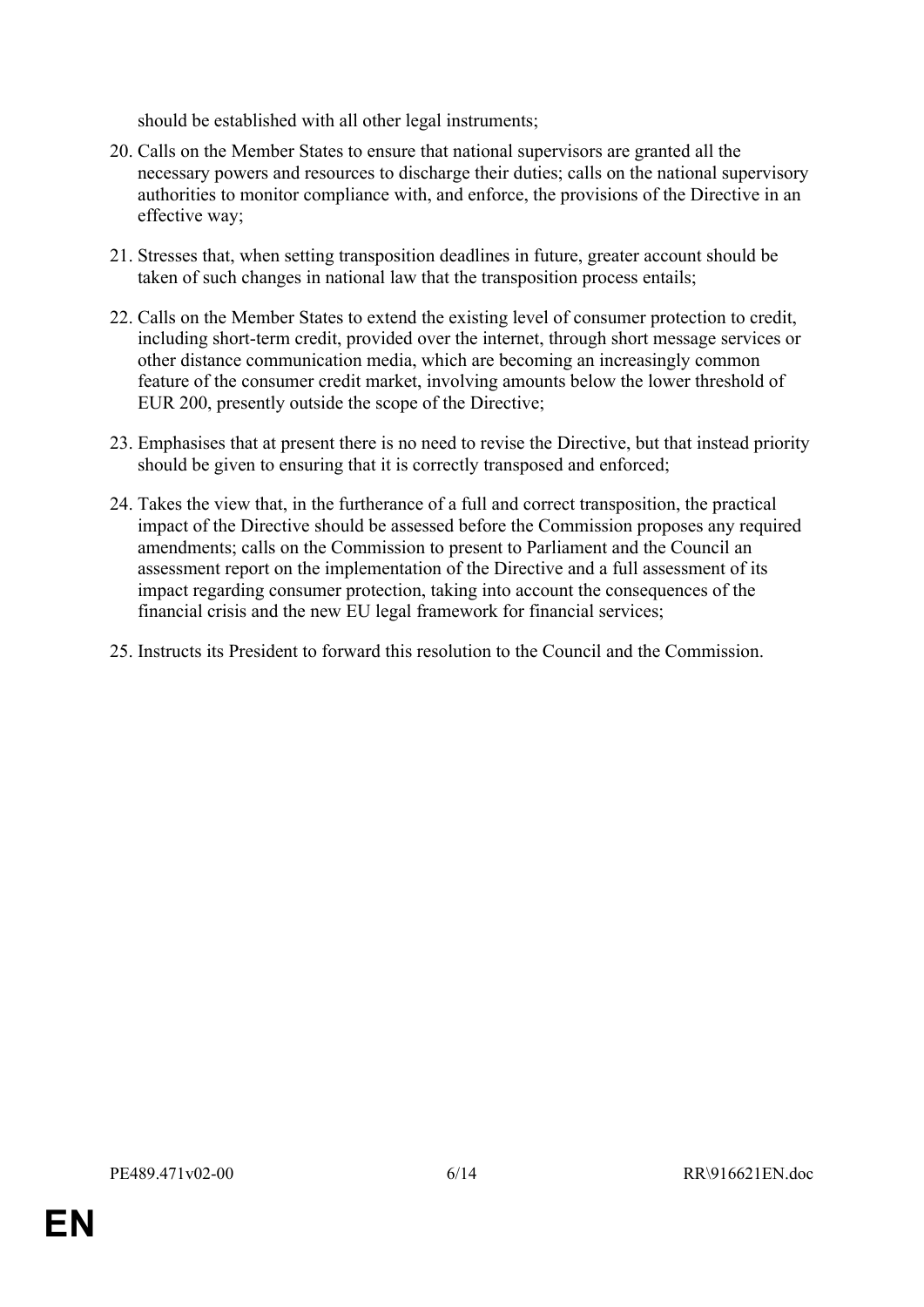# <span id="page-6-0"></span>**EXPLANATORY STATEMENT**

The Consumer Credit Directive has two objectives: guaranteeing a high level of consumer protection and strengthening the internal market in cross-border consumer credit.

There is no doubt that the definitive harmonisation of some key aspects of credit law has significantly raised the level of consumer protection in Europe. The increase in the crossborder take-up of consumer credit would seem to have been insignificant, however. This may be because only very few financial institutions offer cross-border consumer credit and because the market as a whole has been in decline in recent years, as a result of the financial crisis.

What is more, the obstacles to the take-up of cross-border consumer credit are more likely to be linked to the language barrier or the to lack of any personal relationship with the financial institution concerned than to legal considerations.

Individual problem areas in the context of the review of the directive:

1. Transposition deadline:

Some Member States failed to transpose all or some of the provisions of the directive by the deadline set. The main reasons were the short deadline (two years) and the scale of the process. A large number of provisions had to be changed or introduced for the first time in a very wide variety of areas, including consumer protection, general rules governing credit and access to databases. These procedures are very complex and involve both national legislators and financial institutions. It would be appropriate in future to allow them more time, by setting a three-year transposition deadline.

2. Scope:

Many Member States have extended the scope of the directive to cover other financial products, for example mortgage-secured loans or hiring and leasing agreements. This would not appear to have given rise to problems.

3. Advertising:

The Member States have transposed the provisions on advertising in various ways. Some problems arose regarding the precise meaning of the term 'representative example'.

In 2011 the Commission carried out a review of 562 consumer credit websites (sweep). The outcome was as follows: on 46 % of the websites checked mandatory information was lacking in the advertising material, on 43 % clear information concerning the overall costs, the duration of the agreement and certain credit-related costs was lacking, and on 20 % the presentation of the costs was misleading. In the current implementation phase the national authorities are contacting the firms concerned, seeking clarifications and calling on them to remedy the shortcomings identified.

4. Pre-contractual information: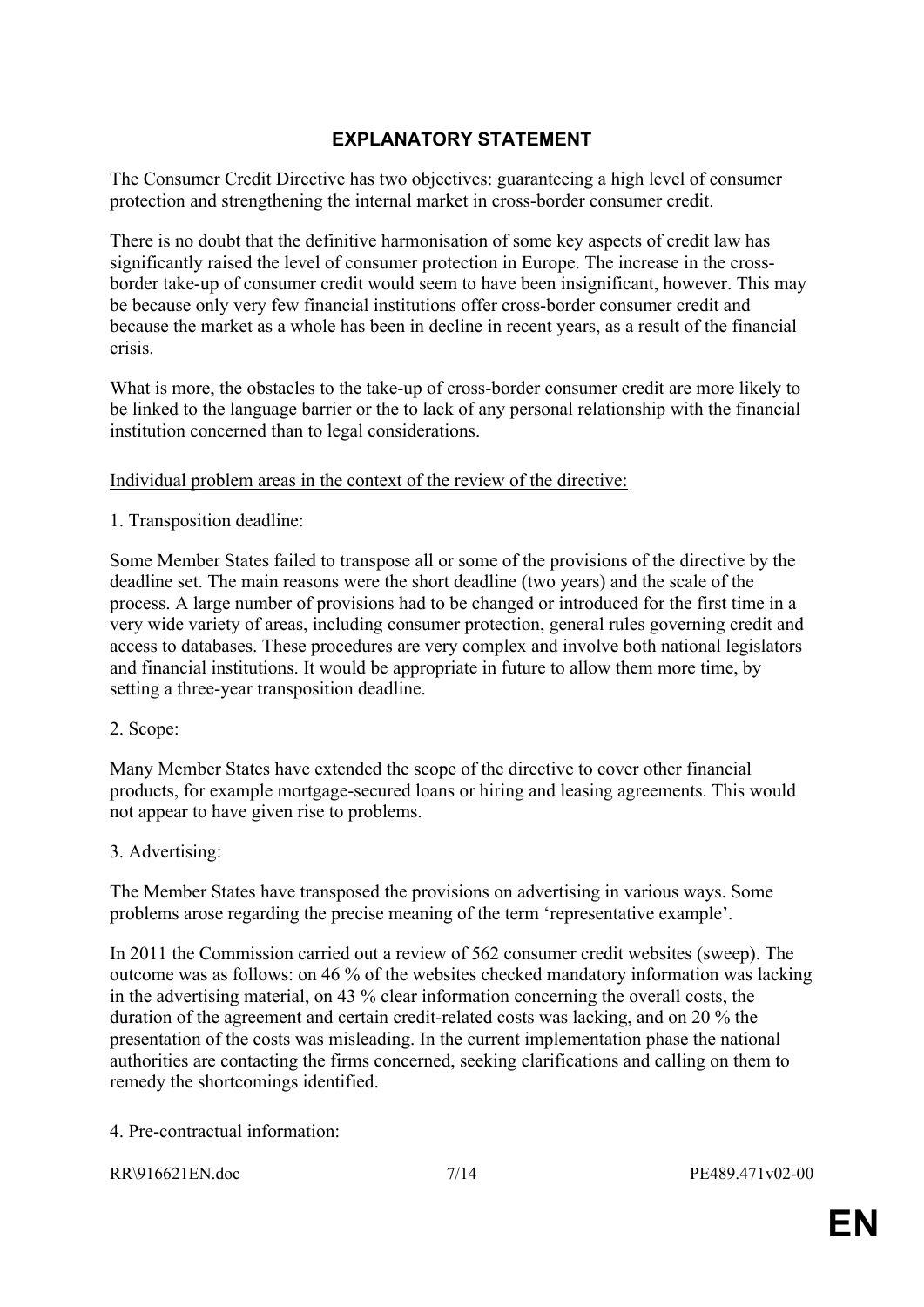The provisions on pre-contractual information, which must be made available to the consumer in the form of a standard sheet, have been definitively harmonised. Some Member States transposed the provisions word for word, others made linguistic improvements or adjustments.

In some Member States the effectiveness of the standard information sheet has been called into question. The information provided has been criticised as too detailed, difficult to understand and sometimes too technical, giving rise to reluctance among consumers to take out loans. In addition, it is doubtful whether the standard sheet really enables consumers to compare offers from different credit providers. It should also be pointed out that the requirement to provide the standard information sheet has increased creditors' costs and, as a result, the cost of credit itself.

#### 5. Contractual information:

The new, comprehensive arrangements do not seem to have given rise to problems during the transposition process.

#### 6. Right of withdrawal:

The right of withdrawal, which already existed in some Member States, has been uniformly and definitively introduced. The issue of when the withdrawal period starts to run remains problematical. Some Member States have stipulated that the withdrawal period starts to run only after a cooling-off period has elapsed or only after shortcomings in the contractual information have been remedied. In addition, doubts have arisen as to whether the right of withdrawal can be exercised only after the credit has been repaid.

#### 7. Early repayment:

Transposition of the provisions on early repayment does not seem to have given rise to major problems. In some Member States which had previously made no provision for creditor compensation critical voices suggested that the new rule would reduce the level of consumer protection.

8. Calculation of the annual percentage rate of charge:

The provisions on calculating the annual percentage rate of charge were expanded in 2011 under the comitology procedure. Uncertainty seems to persist in individual cases, however.

The Commission has put forward guidelines on the interpretation of the concept of 'annual percentage rate of charge', but they are not legally binding.

It would be desirable for the provisions on calculating the annual percentage rate of charge to be applied uniformly in all relevant EU legal instruments.

9. Explanations:

The Member States have transposed the requirement laid down in Article 5(6) to provide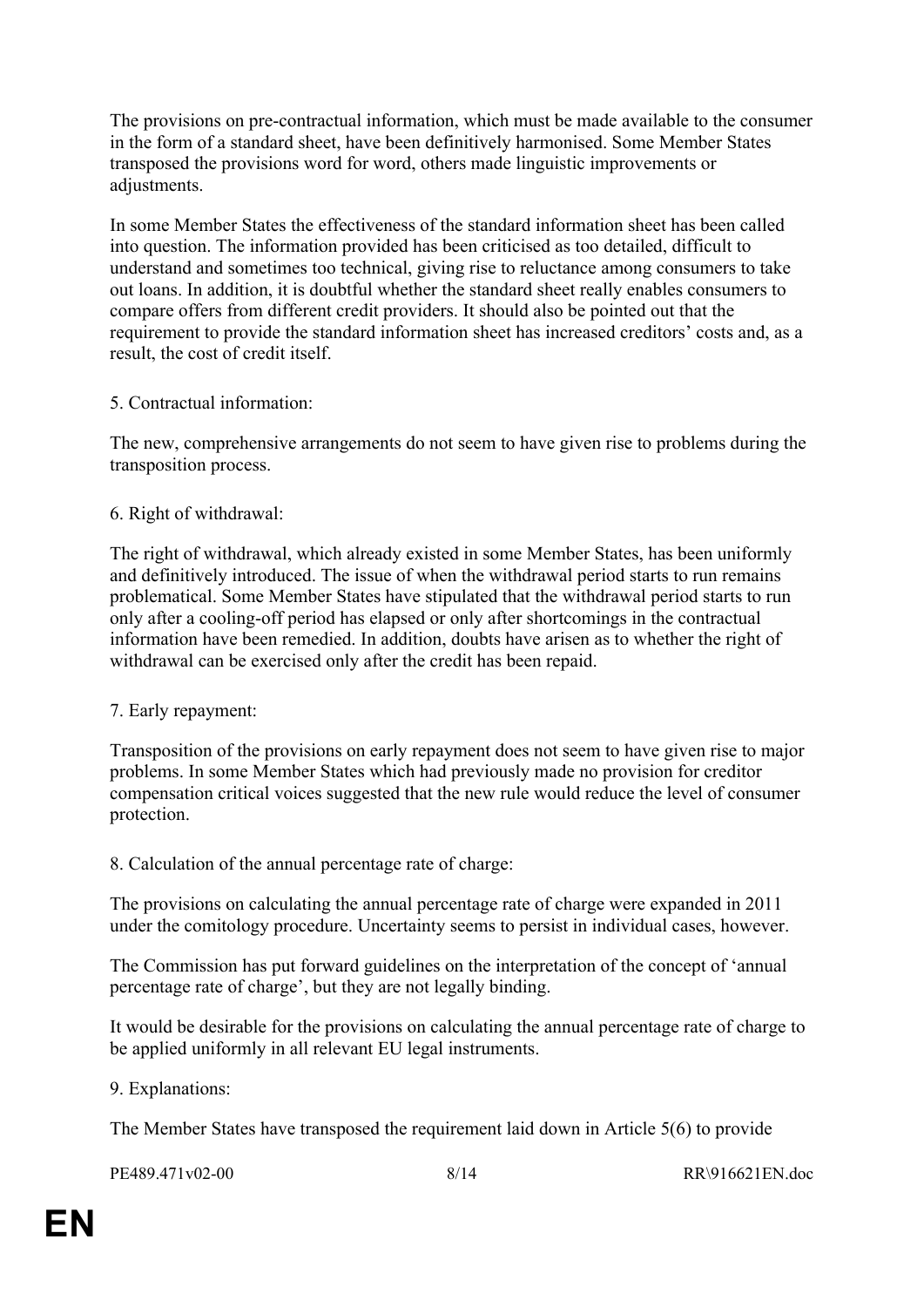explanations in a variety of different ways. Some Member States have sought to tighten it up by listing the specific individual measures required. For example, Austria has introduced a special rule making it compulsory to warn consumers about the risks involved in taking out a loan in a foreign currency.

10. Creditworthiness assessment:

The Member States have transposed the requirement to assess the creditworthiness of the consumer in different ways. Some have tightened it up by making consultation of the database mandatory. Others leave the issue of determining whether the requirements have been met to the courts.

#### 11. SMS loans:

The demand for SMS loans is increasing all the time; Loans of this type are available not only in Scandinavia, but also in the United Kingdom and the eastern European Member States. The onus is now on the Member States to pay close attention to this problem and guarantee effective consumer protection. In that connection, they should take due account of specific national circumstances and, if necessary, take measures which go beyond the provisions of the Consumer Credit Directive.

#### 12. Conclusion:

The Commission should now review the way the directive has been transposed and urge the Member States to apply it correctly. Stakeholders should then be given time to get used to the new rules and gain experience of the way they are applied. Thereafter a detailed assessment should be carried out of the legal and practical impact of the directive and, on that basis, consideration given to what, if any, amendments are required.

**EN**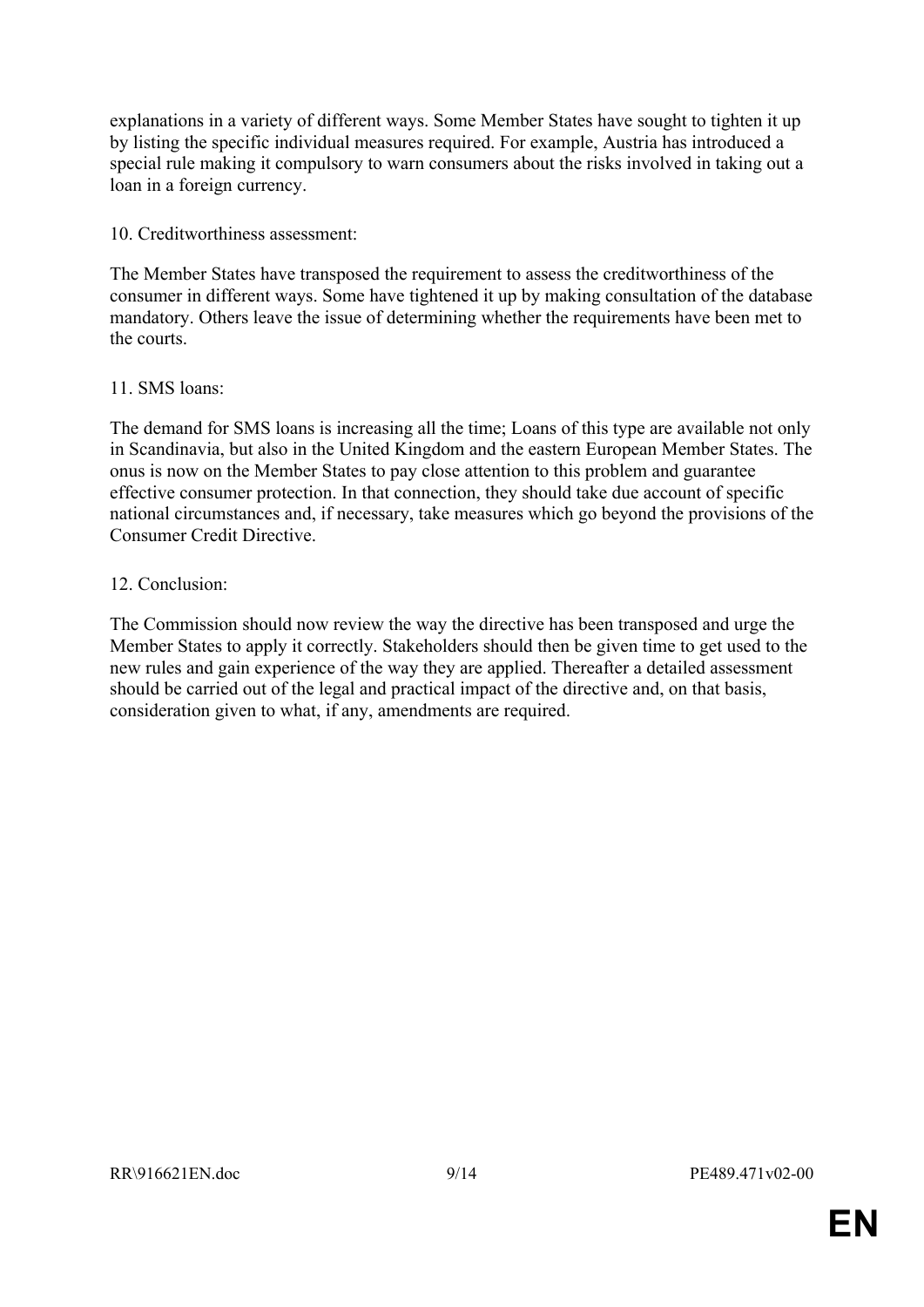8.6.2012

# <span id="page-9-0"></span>**OPINION OF THE COMMITTEE ON ECONOMIC AND MONETARY AFFAIRS**

for the Committee on the Internal Market and Consumer Protection

on the implementation of the Consumer Credit Directive 2008/48/EC (2012/2037(INI))

Rapporteur: Theodor Dumitru Stolojan

# **SUGGESTIONS**

The Committee on Economic and Monetary Affairs calls on the Committee on the Internal Market and Consumer Protection, as the committee responsible, to incorporate the following suggestions in its motion for a resolution:

- $-$  whereas Directive 2008/48/EC<sup>1</sup> on credit agreements for consumers was approved before the financial crisis;
- whereas in a number of Member States excessive consumer credit contributed to the crisis;
- whereas excessive foreign currency lending to consumers increased the risk and losses borne by households;
- stressing the importance of the Recommendation of the European Systemic Risk Board of 21 September 2011 on lending in foreign currencies (ESRB/2011/1);
- 1. Calls for supervisory authorities to require financial institutions to provide consumers with personalised, complete and easily understandable information regarding the risks involved in foreign currency lending and the impact on instalments of a severe depreciation of the legal tender of the Member State in which a consumer is domiciled and of an increase in the foreign interest rate; considers that this information should be included in advertising concerning consumer credit agreements in foreign currency, in pre-contractual information and in consumer credit agreements;
- 2. Calls for financial institutions to be required, in good time before the consumer is bound by any credit agreement or offer, to provide consumers with the personalised information

<sup>1</sup> OJ L 133, 22.5.2008, p. 66.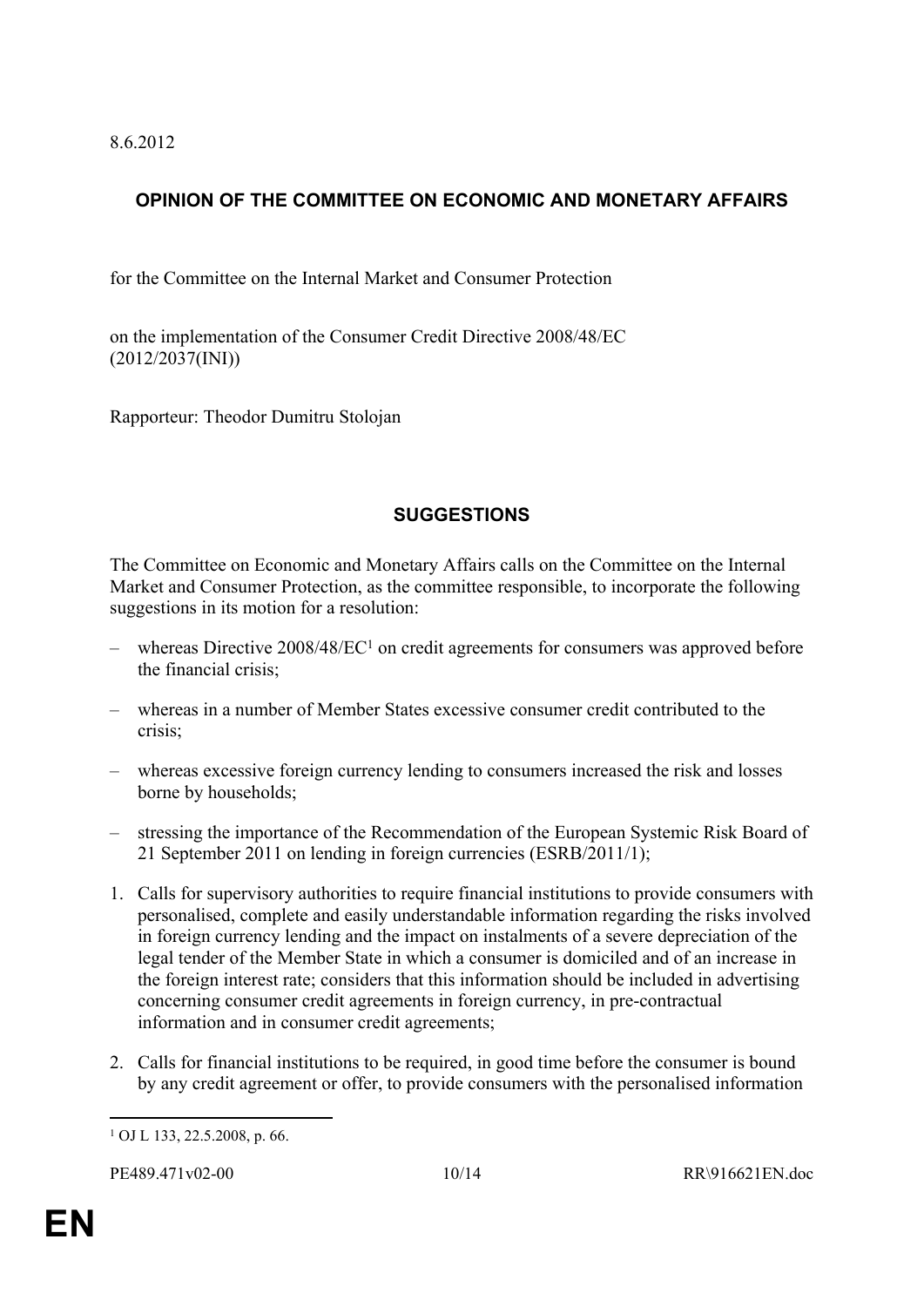needed to compare the credits available on the market, assess their implications and take an informed decision on whether to conclude a credit agreement;

- 3. Calls for financial institutions to be required to provide consumers with a warning whenever, considering the consumer's financial situation, a credit agreement may involve a specific risk for the consumer;
- 4. Calls for supervisory authorities to closely monitor the funding and liquidity risks resulting from foreign currency lending, to take action to prevent excessive risks and to require financial institutions to have effective pricing, capital allocation and liquidity management systems to deal with foreign currency lending and to take account of the consumer's ability to withstand fluctuations in the exchange rate when assessing the consumer's creditworthiness; calls for Member States to require financial institutions to allow consumers to convert the loan into an alternative currency, in accordance with a transparent method disclosed to the consumer in pre-contractual information, and for financial institutions to provide a foreign exchange hedging facility at reasonable cost to consumers to limit the risk of adverse currency movement on repayments;
- 5. Calls for a revision of provisions relating to the annual percentage rate of charge in Directive 2008/48/EC to more adequately reflect the characteristics of foreign currency and variable rate lending;
- 6. Calls for credit institutions to take special care when granting consumer credit loans with a term of longer than five years to ensure that they are in the best interests of the consumer concerned;
- 7. Calls on financial institutions not to provide consumer credit which is secured by the consumer's house where the consumer does not have an adequate wage or salary and to only provide consumer credit where the consumer's creditworthiness has been determined – and, where applicable, suitable collateral has been acquired – in order to ensure an appropriate level of risk for both the consumer and the provider;
- 8. Calls for consumers to have a right to be informed about the cost of additional services and about their right to buy auxiliary services such as insurance from alternative suppliers; considers that financial institutions should be required to distinguish such services and related charges from those pertaining to the basic loan and to make clear which services are essential to the extension of a loan and which are entirely at the discretion of the borrower;
- 9. Points out that one of the purposes of the Directive was to ensure the availability of information – thus facilitating the operation of the single market also in the field of credit – and that it is therefore necessary to evaluate whether the number of cross-border transactions is increasing and whether further improvements are required;
- 10. Calls for the advertising and marketing practices of financial institutions to be strictly monitored in order to avoid misleading or false information in the advertising or marketing of credit agreements;
- 11. Calls on the Commission to present to the European Parliament and the Council an

RR\916621EN.doc 11/14 PE489.471v02-00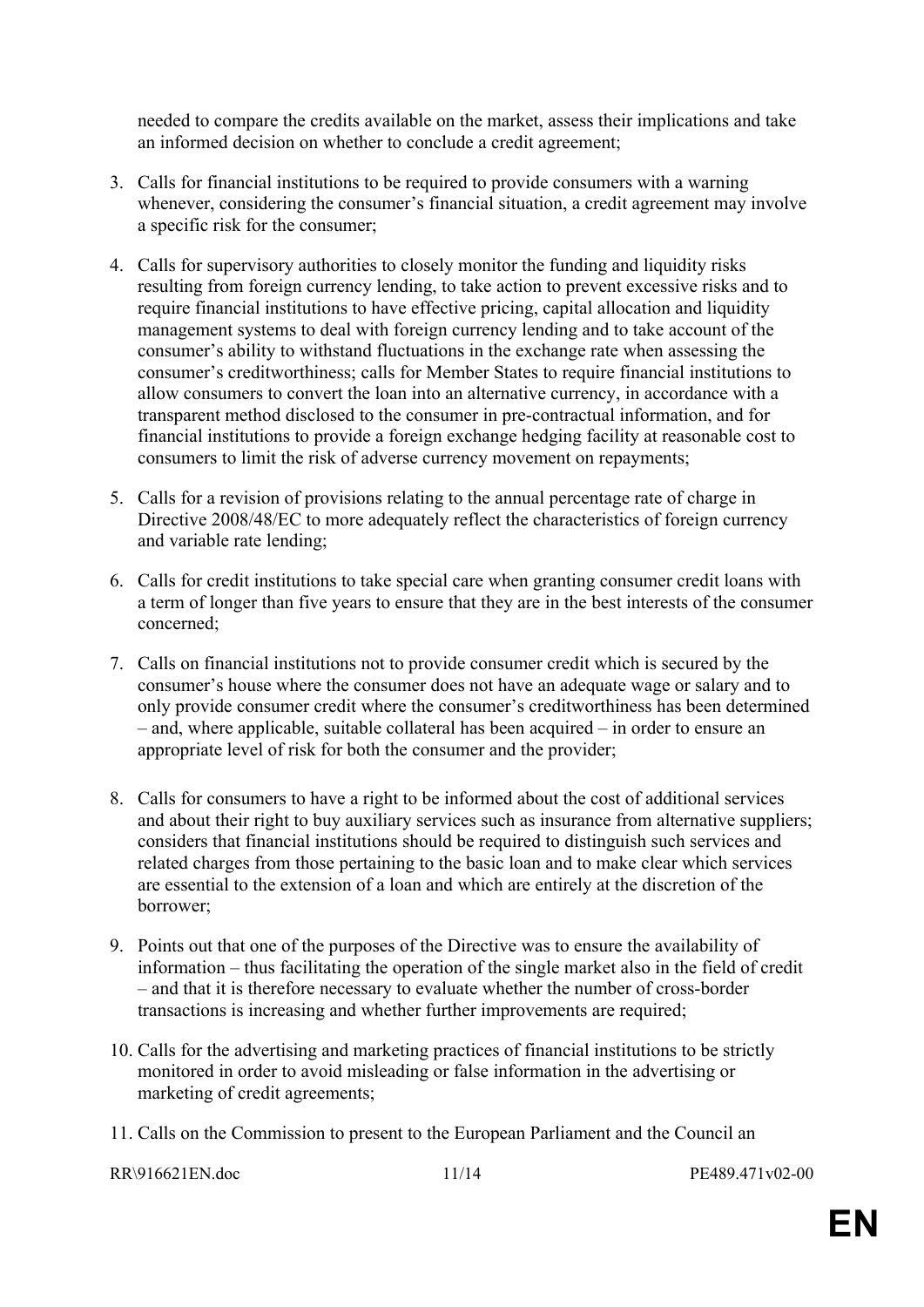assessment report on the implementation of the Directive and a full assessment of its impact regarding consumer protection, taking into account the consequences of the financial crisis and the new EU legal framework for financial services;

12. Calls for a revision of Directive 2008/48/EC with the aim of integrating it and the CARRP Directive into a single Directive.

**EN**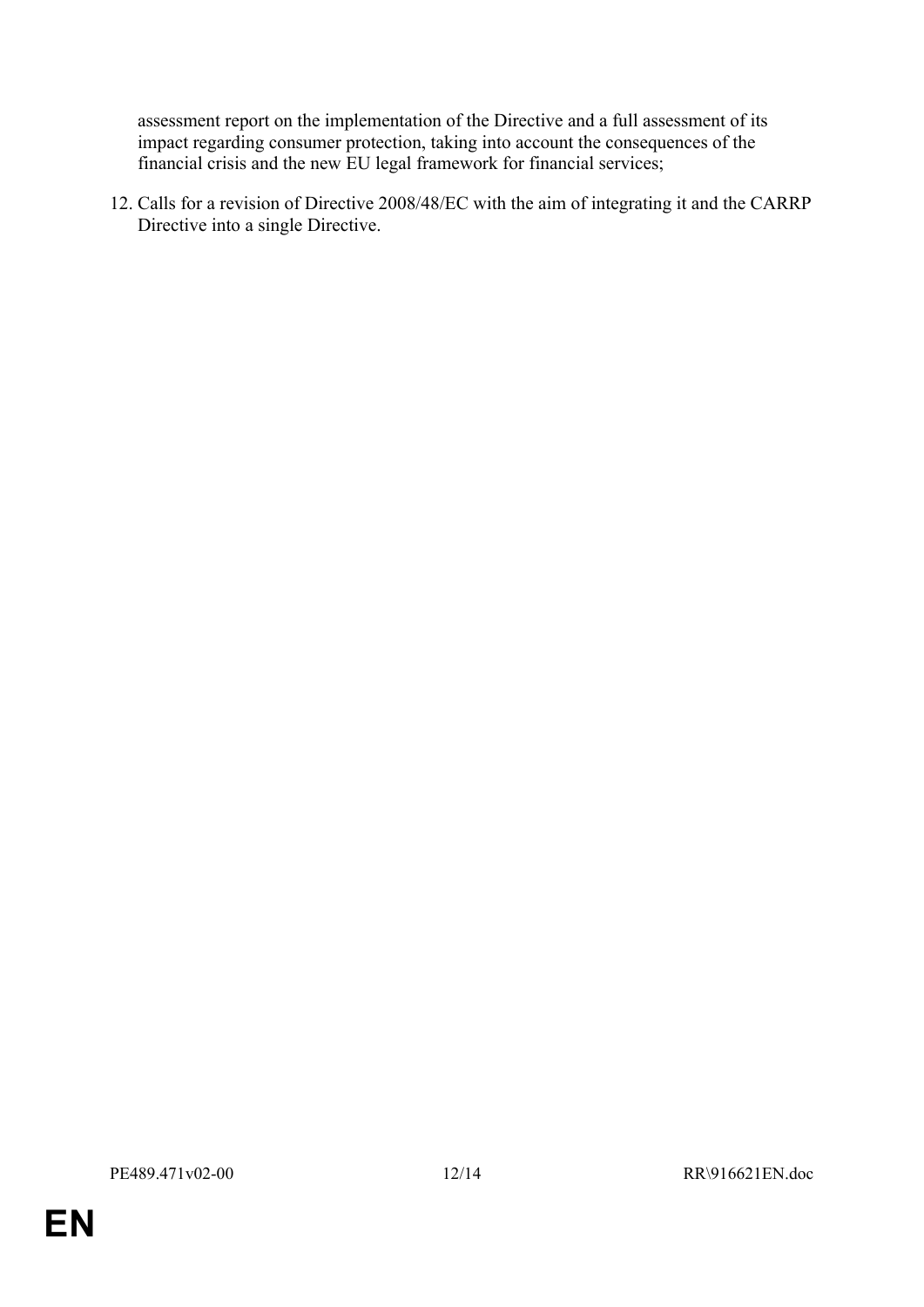| Date adopted                                                  | 7.6.2012                                                                                                                                                                                                                                                                                                                                                                                                                                                                                                  |
|---------------------------------------------------------------|-----------------------------------------------------------------------------------------------------------------------------------------------------------------------------------------------------------------------------------------------------------------------------------------------------------------------------------------------------------------------------------------------------------------------------------------------------------------------------------------------------------|
| <b>Result of final vote</b>                                   | 38<br>$+$ :<br>0:                                                                                                                                                                                                                                                                                                                                                                                                                                                                                         |
| Members present for the final vote                            | Elena Băsescu, Sharon Bowles, Udo Bullmann, George Sabin Cutaș,<br>Leonardo Domenici, Derk Jan Eppink, Elisa Ferreira, Ildikó Gáll-Pelcz,<br>Jean-Paul Gauzès, Sven Giegold, Sylvie Goulard, Liem Hoang Ngoc,<br>Gunnar Hökmark, Philippe Lamberts, Werner Langen, Astrid Lulling,<br>Arlene McCarthy, Alfredo Pallone, Antolín Sánchez Presedo, Olle<br>Schmidt, Edward Scicluna, Peter Simon, Theodor Dumitru Stolojan,<br>Sampo Terho, Marianne Thyssen, Corien Wortmann-Kool, Pablo Zalba<br>Bidegain |
| Substitute(s) present for the final vote                      | David Casa, Philippe De Backer, Vicky Ford, Robert Goebbels, Olle<br>Ludvigsson, Marisa Matias, Gianni Pittella, Andreas Schwab,<br>Theodoros Skylakakis, Emilie Turunen                                                                                                                                                                                                                                                                                                                                  |
| Substitute(s) under Rule 187(2) present<br>for the final vote | Robert Sturdy                                                                                                                                                                                                                                                                                                                                                                                                                                                                                             |

### **RESULT OF FINAL VOTE IN COMMITTEE**